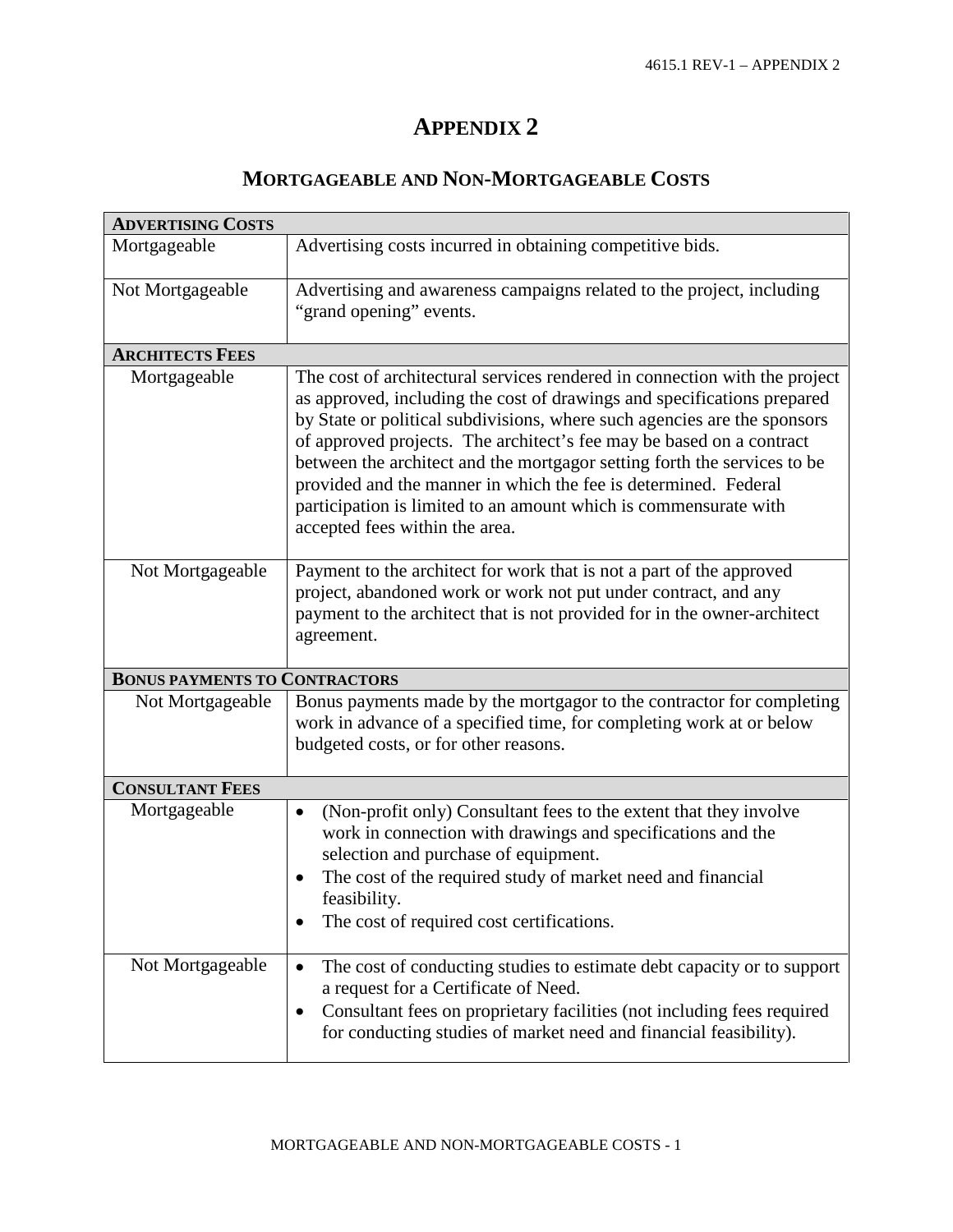| <b>DAMAGE JUDGMENTS AGAINST SPONSOR</b>    |                                                                                                                                                                                                                                                                                                                                                                                                                                                                                                                                                                  |  |
|--------------------------------------------|------------------------------------------------------------------------------------------------------------------------------------------------------------------------------------------------------------------------------------------------------------------------------------------------------------------------------------------------------------------------------------------------------------------------------------------------------------------------------------------------------------------------------------------------------------------|--|
| Not Mortgageable                           | Expenses incurred as damages arising out of the construction or<br>equipping of the project, whether established by judicial determination,<br>arbitration, negotiation, or otherwise.                                                                                                                                                                                                                                                                                                                                                                           |  |
| <b>EQUIPMENT</b>                           |                                                                                                                                                                                                                                                                                                                                                                                                                                                                                                                                                                  |  |
| Mortgageable                               | The actual cost of all essential initial equipment purchased for the<br>approved project after filing the application. Such costs include the cost<br>of transportation, storage, and placement of equipment and the cost of<br>reconditioning equipment which will be used in the project. Essential<br>initial equipment may include equipment made necessary by the<br>expansion, remodeling, alteration, and modernization of an existing<br>building, even though the equipment may not be located in expanded,<br>remodeled, altered, or modernized areas. |  |
| FUND RAISING EXPENSES AND MEMORIAL PLAQUES |                                                                                                                                                                                                                                                                                                                                                                                                                                                                                                                                                                  |  |
| Not Mortgageable                           | Costs incurred by the sponsor in raising the non-Federal share of the<br>cost of the project. This includes memorial plaques inscribed with the<br>names of persons, business firms, or other organizations, or books or<br>remembrances used to give recognition to contributors, as well as<br>promotional fundraising events and media related to the project.                                                                                                                                                                                                |  |
| <b>AUXILIARY SERVICES WITHIN HOSPITAL</b>  |                                                                                                                                                                                                                                                                                                                                                                                                                                                                                                                                                                  |  |
| Mortgageable                               | The cost of space and equipment providing auxiliary services such as<br>gift shop, flower shop, and cafeteria services. The need for and size of<br>any auxiliary space is to be reviewed in the light of patient needs and<br>operation of the facility.                                                                                                                                                                                                                                                                                                        |  |
| <b>HOUSING STAFF FOR NURSING HOME</b>      |                                                                                                                                                                                                                                                                                                                                                                                                                                                                                                                                                                  |  |
| Mortgageable                               | The cost of limited quarters for a nurse on call for 24 hours in an<br>approved project.                                                                                                                                                                                                                                                                                                                                                                                                                                                                         |  |
| <b>INSPECTION</b>                          |                                                                                                                                                                                                                                                                                                                                                                                                                                                                                                                                                                  |  |
| Mortgageable                               | The cost of supervision and inspection provided by the architect or an<br>employee of the applicant at the site to ensure that the completed work<br>conforms to approved drawings and specifications.                                                                                                                                                                                                                                                                                                                                                           |  |
| <b>INSURANCE COVERAGE</b>                  |                                                                                                                                                                                                                                                                                                                                                                                                                                                                                                                                                                  |  |
| Mortgageable                               | The cost to the mortgagor of insurance coverage during the construction<br>of the project, including the following:<br>The cost of the mortgagor's liability insurance.<br>The cost of insurance covering construction in the event the<br>insurance is carried by the mortgagor rather than the contractor.<br>The cost of insurance carried by the mortgagor to protect equipment<br>purchased by the mortgagor against loss or damage.                                                                                                                        |  |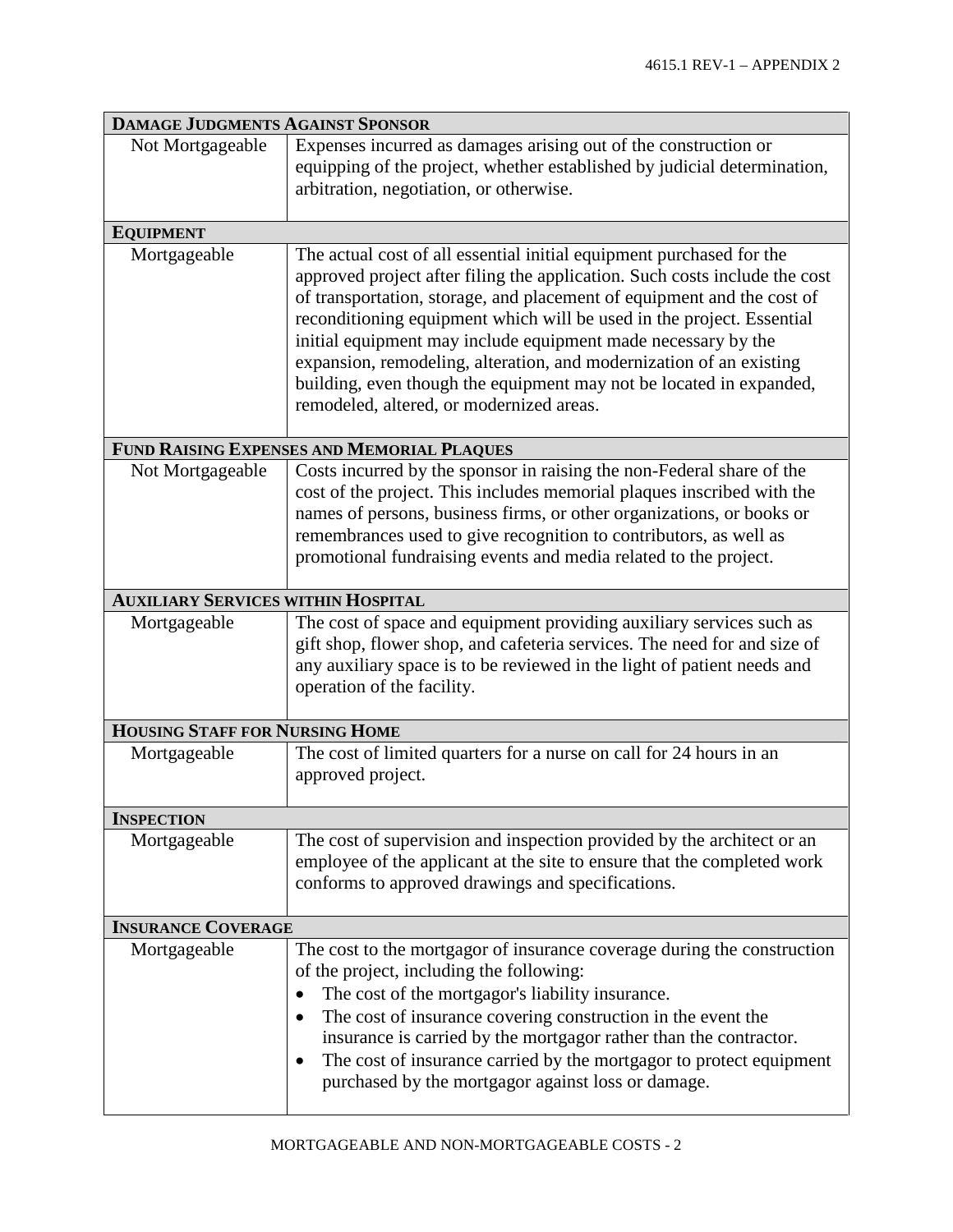| <b>PICTURES AND ART</b>                                |                                                                                                                                                                                                                                                          |  |
|--------------------------------------------------------|----------------------------------------------------------------------------------------------------------------------------------------------------------------------------------------------------------------------------------------------------------|--|
| Mortgageable                                           | The cost of pictures and decorative art, to the extent that the number and<br>cost are reasonable.                                                                                                                                                       |  |
| Not Mortgageable                                       | The cost of the creating original work, such as a mural.                                                                                                                                                                                                 |  |
| <b>PREPAYMENT PENALTIES</b>                            |                                                                                                                                                                                                                                                          |  |
| Mortgageable                                           | Penalties or premiums required by contract in connection with retiring<br>existing capital debt which is to be refinanced under Section 242.                                                                                                             |  |
| PUBLIC HEALTH FACILITIES IN PRIVATE NONPROFIT HOSPITAL |                                                                                                                                                                                                                                                          |  |
| Not Mortgageable                                       | The cost of constructing and equipping Facilities in a hospital which are<br>intended for the provision of public health services by State or local<br>health departments.                                                                               |  |
| <b>LIQUIDATED DAMAGES</b>                              |                                                                                                                                                                                                                                                          |  |
| Mortgageable                                           | Any amounts collected by mortgagors on bid bonds of defaulting<br>bidders or as liquidated damages for failure of a contractor to complete<br>the work on time shall be disregarded in determining the cost of<br>construction.                          |  |
| <b>SALES TAX</b>                                       |                                                                                                                                                                                                                                                          |  |
| Mortgageable                                           | The nonrefundable sales tax and Federal excise tax which a mortgagor<br>pays in connection with constructing and equipping an approved project.                                                                                                          |  |
| <b>SPACE AND EQUIPMENT FOR RELIGIOUS ACTIVITIES</b>    |                                                                                                                                                                                                                                                          |  |
| Mortgageable                                           | The cost of space and equipment for the provision of spiritual or<br>religious services to patients and staff in eligible medical facilities where<br>such services are appropriate to the type of facility involved and<br>reasonable in amount.        |  |
| Not Mortgageable                                       | Cost of any distinctly sectarian or denominational features of<br>construction or the cost of equipment characteristic of, or peculiar to,<br>any sect or denomination.                                                                                  |  |
|                                                        | <b>SPACE FOR PRIVATE PRACTICE OF MEDICINE</b>                                                                                                                                                                                                            |  |
| Mortgageable                                           | The cost of office space intended for the conduct of the private practice<br>of medicine or dentistry, where such space is owned by the hospital and<br>it is advantageous to both the hospital and the community when judged<br>on an individual basis. |  |
| <b>SPACE FOR REVENUE PURPOSES</b>                      |                                                                                                                                                                                                                                                          |  |
| Not Mortgageable                                       | Cost for office and other space constructed solely for revenue purposes<br>or for the convenience of the occupants as contrasted with the operation<br>of the facility.                                                                                  |  |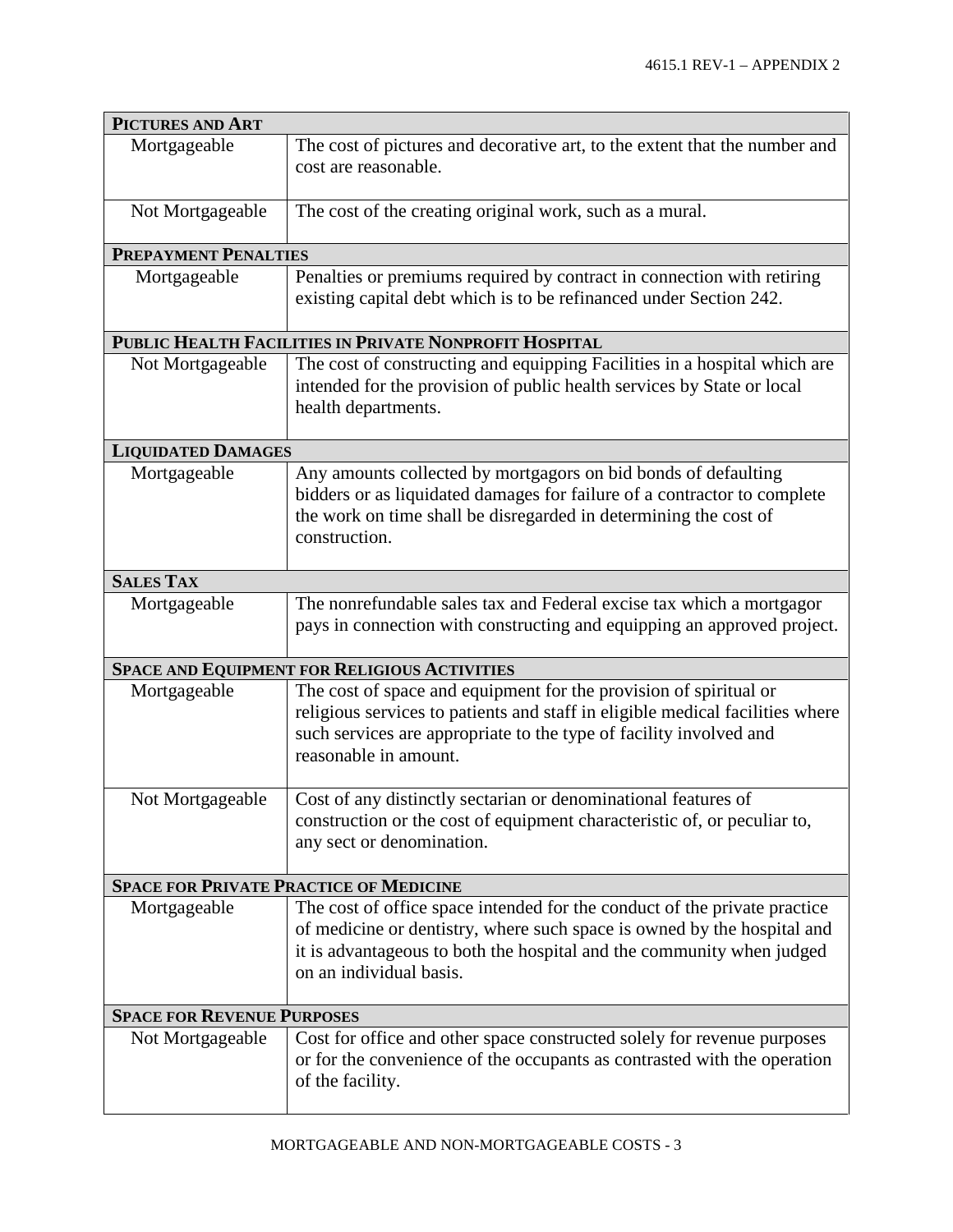| SPACE TO BE LEASED TO RADIOLOGIST OR PATHOLOGIST           |                                                                                                                                                                                                                                                                                                                                                                                                                 |  |
|------------------------------------------------------------|-----------------------------------------------------------------------------------------------------------------------------------------------------------------------------------------------------------------------------------------------------------------------------------------------------------------------------------------------------------------------------------------------------------------|--|
| Mortgageable                                               | The cost of space to house the radiology and pathology services of the<br>hospital and the equipment therein which is to be leased for operation to<br>a radiologist or pathologist. The hospital must retain authority to control<br>the activities for which the space is utilized to ensure that services to be<br>provided in such space are consistent with the needs and requirements of<br>the hospital. |  |
| <b>INFORMATION TECHNOLOGY AND AUDIO / VISUAL EQUIPMENT</b> |                                                                                                                                                                                                                                                                                                                                                                                                                 |  |
| Mortgageable                                               | The cost of purchasing and installing information technology systems,<br>audio visual equipment, and television, inclusive of hardware and<br>software, as approved by HUD.                                                                                                                                                                                                                                     |  |
| <b>TERMINATION COSTS FOR INTEREST RATE SWAPS</b>           |                                                                                                                                                                                                                                                                                                                                                                                                                 |  |
| Mortgageable                                               | Within the limits described in <b>Supplement 1</b> to this Appendix.                                                                                                                                                                                                                                                                                                                                            |  |
| <b>UNFINISHED SPACE</b>                                    |                                                                                                                                                                                                                                                                                                                                                                                                                 |  |
| Not Mortgageable                                           | The cost of shell, unfinished, or partially finished space. No proposal<br>will be approved for a facility containing unfinished space if the<br>projected use of the unfinished space will exceed projected needs.                                                                                                                                                                                             |  |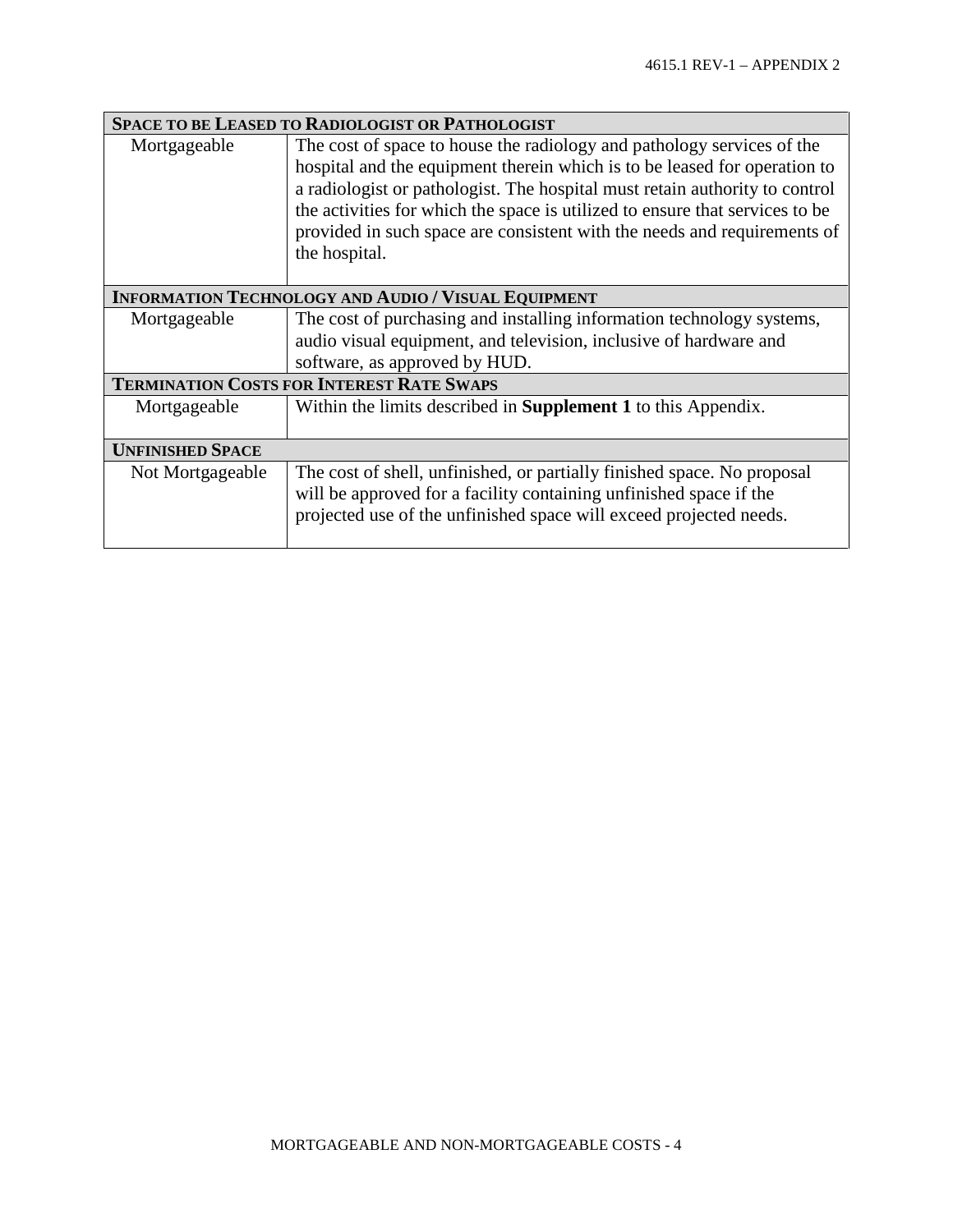## **SUPPLEMENT 1**

## **CONDITIONS FOR ALLOWING USE OF MORTGAGE PROCEEDS FOR SWAP TERMINATION COSTS**

- 1. For interest rate swap contracts related to tax-exempt financing, the termination cost must be for an interest rate swap that was entered into as an interest rate hedge at the same time as the original financing. In determining if a swap is eligible for inclusion of its termination cost in the FHA-insured mortgage loan, lenders may refer to the discussion of a "Qualified Hedge" under Section 1.148-4(h) of the Treasury Department regulations. The terms of the swap must be acceptable to HUD for its termination cost to be considered for payment with borrowed funds. At HUD's request, the application for mortgage insurance must include a legal opinion from a qualified counsel that the swap meets the definition of a "Qualified Hedge" or is substantially in conformance with that definition.
- 2. For interest rate swap contracts related to taxable financing, the termination cost must be for an interest rate swap that was integrated with the original financing and entered into as an interest rate hedge within 15 days of the original financing.
- 3. HUD will determine as a first step in its review of a proposal if the cash position of the healthcare facility or system appears sufficient to allow available cash to be used to pay all or some of the swap termination cost.
- 4. Standard FHA underwriting applies to all programs, as modified herein.
- 5. Loan-to-Value:
	- a. In calculating loan-to-value (LTV), the "loan" part of the ratio will include the swap termination cost.
	- b. For a mortgage that includes swap termination costs, the LTV shall not exceed 85%.
- 6. Limits on Swap Termination Costs as a Percent of Mortgage Proceeds
	- a. No more than 10% of the insured mortgage proceeds may be used for swap termination costs in Section 223(f) refinancing transactions.
	- b. No more than 5% of the insured mortgage proceeds (not to exceed \$10 million) may be used for swap termination costs for refinancing in connection with substantial rehabilitation or replacement facility projects.
- 7. This policy is meant to address the significant disruption within the variable rate financing market during late 2008. Therefore, this policy applies only to interest rate swap contracts in place prior to 1/1/09.
- 8. The mortgagor must have no further or residual financial obligations after termination of the interest rate swap.

SUPPLEMENT 1: CONDITIONS REGARDING SWAP TERMINATION COSTS - 1